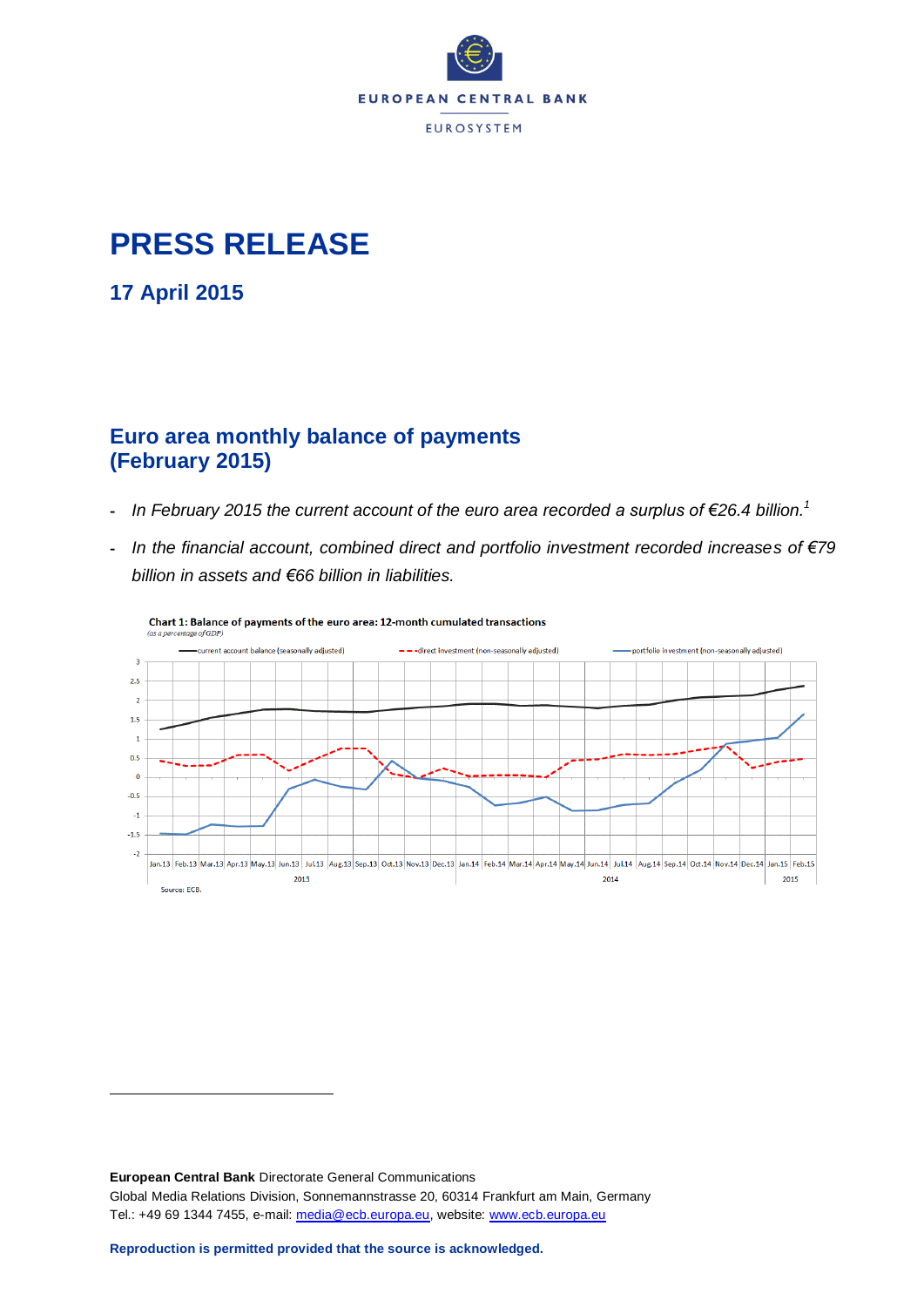#### **Current account**

The *current account* of the euro area recorded a surplus of €26.4 billion in February 2015 (see Table 1). This reflected surpluses for *goods* (€26.2 billion), *services* (€4.4 billion) and *primary income* (€7.3 billion), which were partly offset by a deficit for *secondary income* (€11.6 billion).

The 12-month cumulated *current account* for the period ending in February 2015 recorded a surplus of €240.9 billion (2.4% of euro area GDP), compared with €191.3 billion (1.9% of euro area GDP) for the 12 months to February 2014 (see Table 1 and Chart 1). The increase in the *current account* surplus was due mainly to increases in the surpluses for *goods* (from €221.8 billion to €257.6 billion) and *primary income* (from €43.8 billion to €53.7 billion), as well as a decrease in the deficit for *secondary income* (from €141.7 billion to €137.1 billion). The surplus for *services* decreased marginally (from €67.5 billion to €66.6 billion).

#### **Financial account**

In the financial account (see Table 2) in February 2015, *combined direct and portfolio investment* recorded an increase of €79 billion in assets and of €66 billion in liabilities.

Euro area residents recorded an increase of €34 billion in *direct investment* assets, which was due to increases in *equity* (€19 billion) and in *debt instruments* (€15 billion). *Direct investment* liabilities increased as well, by €30 billion, also due to increases in *equity* (€12 billion) and in *debt instruments* (€18 billion).

As regards *portfolio investment* assets, euro area residents made net acquisitions of foreign securities for a total amount of €45 billion, owing to net purchases of *long-term debt securities* (€44 billion), whereas the net purchases of *short-term debt securities* and *equity* were negligible. Regarding euro area *portfolio investment* liabilities, non-euro area residents made net acquisitions of euro area securities for a total amount of €36 billion, mostly in *equity* (€33 billion).

The euro area net *financial derivatives account* (assets minus liabilities) recorded positive net flows of €6 billion. *Other investment* recorded decreases of €17 billion in assets and €10 billion in liabilities. These developments were mainly driven by MFIs *(excluding the Eurosystem)* on the asset side and by the *Eurosystem* on the liability side.

The [Eurosystem's stock of](http://www.ecb.europa.eu/stats/external/reserves/html/index.en.html) *reserve assets* decreased by €7 billion in February 2015 (to €671 billion), which was mostly explained by negative revaluations of gold prices (€12 billion) that were partially compensated for by net acquisitions of reserve assets (€4 billion).

In the 12 months to February 2015, *combined direct and portfolio investment* recorded cumulated increases of €635 billion in assets and €419 billion in liabilities, compared with increases of €789 billion and €857 billion respectively in the 12 months to February 2014. This development resulted from a significant decrease in the direct investment activity of both euro area residents abroad and non-residents in the euro area. On the asset side this development was partially offset by a significant increase in the net purchases of foreign debt securities by euro area residents.

According to the monetary presentation of the balance of payments, the [net external assets](http://sdw.ecb.europa.eu/reports.do?node=100000217) of euro area MFIs increased by €81 billion in the 12 months to February 2015, compared with an increase of €395 billion in the preceding 12-month period. This development in the MFIs' net external assets continued to

**European Central Bank** Directorate General Communications Global Media Relations Division, Sonnemannstrasse 20, 60314 Frankfurt am Main, Germany Tel.: +49 69 1344 7455, e-mail: [media@ecb.europa.eu,](mailto:media@ecb.europa.eu) website: [www.ecb.europa.eu](http://www.ecb.europa.eu/)

**Reproduction is permitted provided that the source is acknowledged.**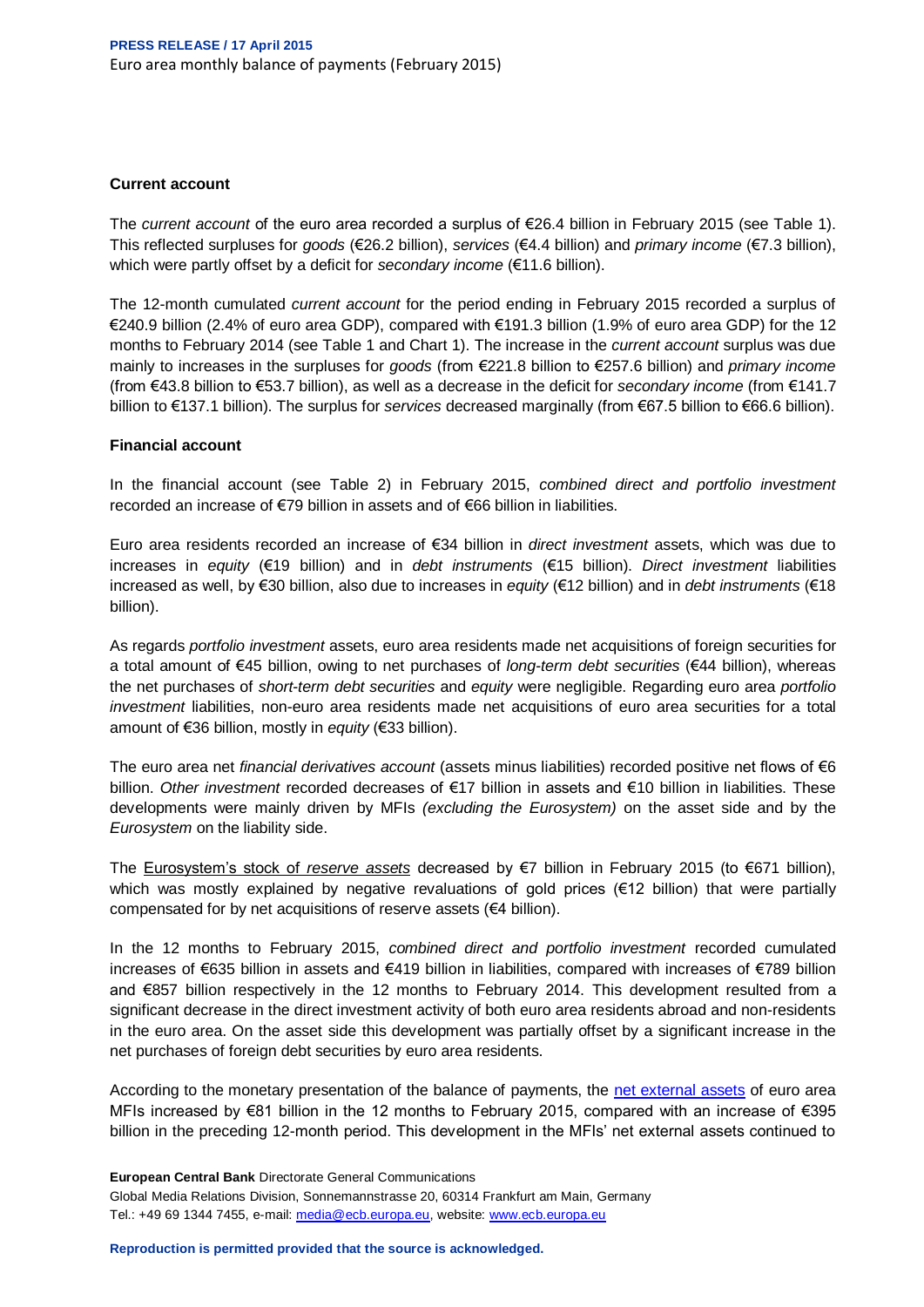reflect primarily a surplus of €249 billion in the *current and capital account* balance, which in the last 12 months has been partially compensated by larger net purchases of portfolio investment assets by euro area non-MFI residents (from €229 billion to €379 billion) and by net sales/amortizations of *debt securities* issued by euro area non-MFI residents (€14 billion), thus reducing the impact on the banking statistics.

#### **Data revisions**

This press release incorporates revisions for January 2015. These revisions have not significantly altered the figures previously published.

#### **Additional information**

- Time series data: [ECB's Statistical Data Warehouse \(SDW\)](http://sdw.ecb.europa.eu/browse.do?node=2018790)
- Methodological information: [ECB's website](http://www.ecb.europa.eu/stats/external/balance/html/index.en.html)
- [Monetary presentation of the balance of payments](http://sdw.ecb.europa.eu/reports.do?node=100000217)
- [Next press releases:](http://www.ecb.int/events/calendar/statscal/ext/html/stprbp.en.html)
	- o Monthly balance of payments: **21 May 2015** (reference data up to March 2015);
	- o Quarterly balance of payments and international investment position: **9 July 2015** (reference data up to the first quarter of 2015).

#### **Annexes**

- Table 1: Current account of the euro area
- Table 2: Balance of payments of the euro area

#### **For media queries, please contact Rocio Gonzalez, Tel.: +49 69 1344 6451.**

#### **Notes:**

[1] References to the current account are always to data that are seasonally and working day-adjusted, unless otherwise indicated, whereas references to the capital and financial accounts are to data that are neither seasonally nor working day-adjusted.

**European Central Bank** Directorate General Communications Global Media Relations Division, Sonnemannstrasse 20, 60314 Frankfurt am Main, Germany Tel.: +49 69 1344 7455, e-mail: [media@ecb.europa.eu,](mailto:media@ecb.europa.eu) website: [www.ecb.europa.eu](http://www.ecb.europa.eu/)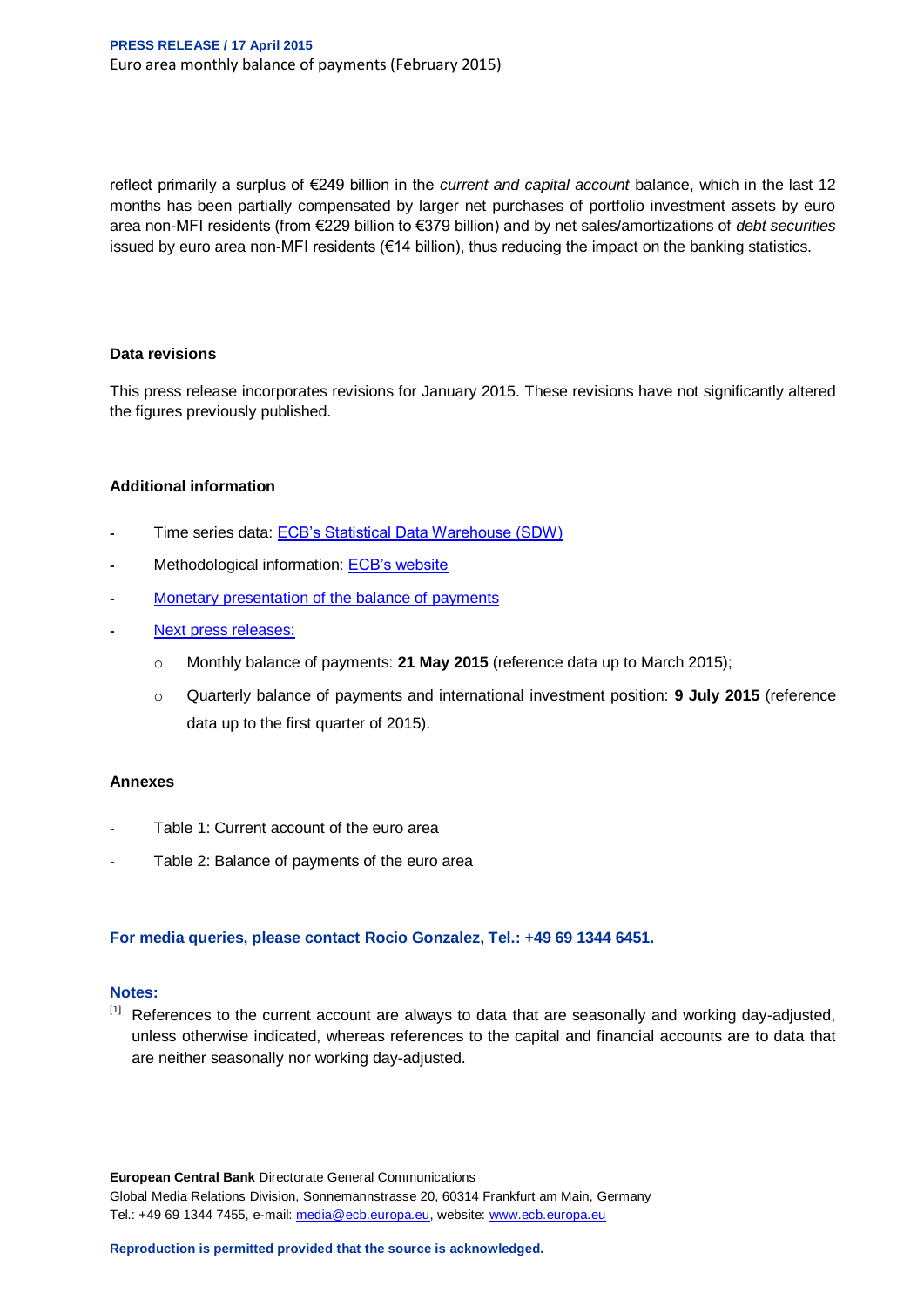### **Table 1: Current account of the euro area**

#### (EUR billions unless otherwise indicated; transactions; working day and seasonally adjusted data)

|                                  | <b>Cumulated figures</b><br>for the 12-month<br>period ending | 2014      |         |         |         |            |         |         |         |         |         | 2015    |         |         |         |
|----------------------------------|---------------------------------------------------------------|-----------|---------|---------|---------|------------|---------|---------|---------|---------|---------|---------|---------|---------|---------|
|                                  | Feb. 2014                                                     | Feb. 2015 | Feb.    | Mar.    | Apr.    | <b>May</b> | June    | July    | Aug.    | Sep.    | Oct.    | Nov.    | Dec.    | Jan.    | Feb.    |
| <b>CURRENT</b><br><b>ACCOUNT</b> | 191.3                                                         | 240.9     | 16.0    | 16.4    | 15.7    | 15.8       | 14.6    | 16.5    | 15.6    | 24.6    | 22.9    | 21.1    | 20.9    | 30.4    | 26.4    |
| Memo: as a percentage of GDP     | 1.9                                                           | 2.4       |         |         |         |            |         |         |         |         |         |         |         |         |         |
| Credit                           | 3,286.5                                                       | 3,346.7   | 275.1   | 277.7   | 274.9   | 275.8      | 280.7   | 278.2   | 272.2   | 284.3   | 279.7   | 277.8   | 277.7   | 285.9   | 282.0   |
| <b>Debit</b>                     | 3,095.2                                                       | 3,105.9   | 259.2   | 261.4   | 259.1   | 260.0      | 266.1   | 261.7   | 256.5   | 259.6   | 256.8   | 256.6   | 256.9   | 255.5   | 255.6   |
| Goods                            | 221.8                                                         | 257.6     | 19.4    | 17.0    | 18.8    | 19.3       | 18.1    | 19.2    | 17.9    | 24.7    | 23.5    | 21.9    | 25.0    | 26.1    | 26.2    |
| Credit (exports)                 | 1.933.8                                                       | 1.965.2   | 162.0   | 160.7   | 161.3   | 161.8      | 163.6   | 163.3   | 157.9   | 168.2   | 166.3   | 164.4   | 166.3   | 165.9   | 165.4   |
| Debit (imports)                  | 1,712.0                                                       | 1.707.6   | 142.6   | 143.6   | 142.6   | 142.5      | 145.5   | 144.0   | 140.0   | 143.6   | 142.8   | 142.5   | 141.3   | 139.8   | 139.2   |
| <b>Services</b>                  | 67.5                                                          | 66.6      | 4.9     | 7.5     | 5.0     | 6.1        | 6.2     | 5.7     | 5.3     | 5.8     | 5.5     | 5.6     | 4.6     | 5.0     | 4.4     |
| Credit (exports)                 | 650.8                                                         | 696.0     | 54.7    | 58.4    | 55.1    | 56.5       | 58.6    | 58.7    | 57.9    | 57.7    | 57.9    | 58.2    | 58.1    | 59.8    | 59.1    |
| Debit (imports)                  | 583.3                                                         | 629.4     | 49.7    | 50.9    | 50.1    | 50.4       | 52.4    | 53.0    | 52.6    | 51.9    | 52.4    | 52.6    | 53.5    | 54.8    | 54.7    |
| <b>Primary income</b>            | 43.8                                                          | 53.7      | 3.4     | 4.0     | 4.1     | 1.9        | 3.6     | 2.7     | 2.5     | 4.1     | 4.1     | 5.6     | 3.1     | 10.8    | 7.3     |
| Credit                           | 612.0                                                         | 590.1     | 50.9    | 51.3    | 51.4    | 50.0       | 50.4    | 48.6    | 48.5    | 50.3    | 47.1    | 46.7    | 45.1    | 51.7    | 49.1    |
| Debit                            | 568.2                                                         | 536.4     | 47.5    | 47.3    | 47.3    | 48.0       | 46.8    | 45.9    | 46.1    | 46.1    | 43.0    | 41.2    | 42.0    | 40.9    | 41.7    |
| Secondary income                 | $-141.7$                                                      | $-137.1$  | $-11.8$ | $-12.1$ | $-12.1$ | $-11.5$    | $-13.3$ | $-11.1$ | $-10.0$ | $-10.0$ | $-10.3$ | $-11.8$ | $-11.8$ | $-11.4$ | $-11.6$ |
| Credit                           | 89.9                                                          | 95.4      | 7.6     | 7.4     | 7.0     | 7.6        | 8.1     | 7.6     | 7.9     | 8.1     | 8.4     | 8.4     | 8.2     | 8.5     | 8.4     |
| <b>Debit</b>                     | 231.6                                                         | 232.5     | 19.4    | 19.5    | 19.1    | 19.1       | 21.3    | 18.7    | 17.9    | 18.0    | 18.6    | 20.3    | 20.1    | 20.0    | 19.9    |

Source: ECB.